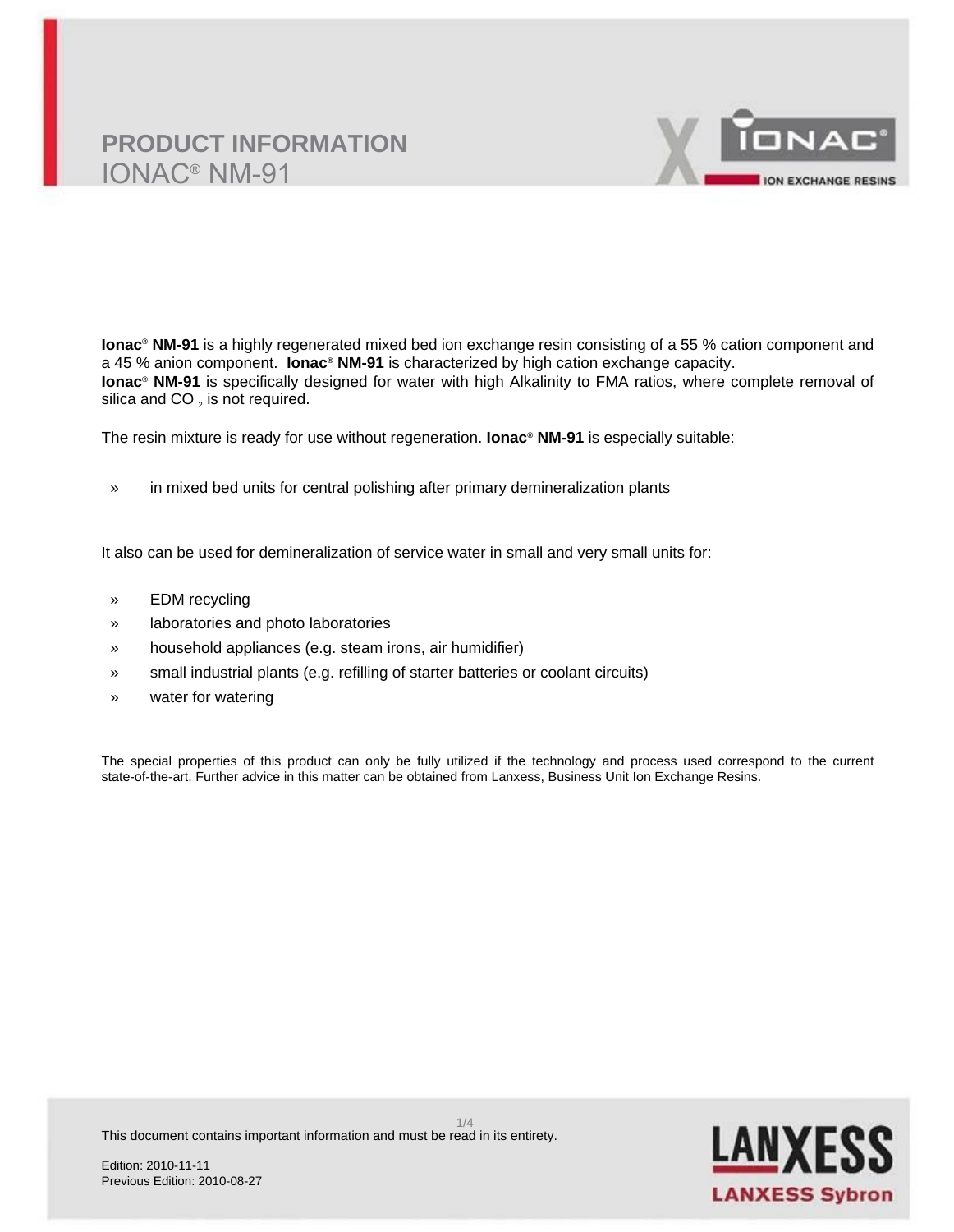

### General Description

| lonic form as shipped | $H^{\dagger}/OH^{-}$                 |
|-----------------------|--------------------------------------|
| Functional group      | sulfonic acid/quart. amine<br>type I |
| <b>Matrix</b>         | crosslinked polystyrene              |
| <b>Structure</b>      | gel type beads                       |
| Appearance            | dark brown - black,<br>translucent   |

### Physical and Chemical Properties

|                     |                                        | metric units |                     |
|---------------------|----------------------------------------|--------------|---------------------|
| Operating capacity* | breakthrough point<br>1 megohm*cm      | min. eq/l    | 0.30                |
| Fines*              | $< 0.315$ mm                           | max. vol. %  | 2                   |
| Coarse beads*       | $> 1.25$ mm                            | max. vol. %  | 5                   |
| <b>Bulk density</b> | $(+/- 5%)$                             | g/l          | 740                 |
| Density             |                                        | approx. g/ml | 1.2                 |
| Water retention     |                                        | wt. $%$      | 50<br>60<br>٠       |
| Volume change       | $H^*/OH$ -->Ca, Mg/Cl, SO <sub>4</sub> | max. vol. %  | $-20$               |
| Stability           | at pH-range                            |              | $\Omega$<br>14<br>- |
| Storability         | of the product                         | max. years   | 2                   |
| Storability         | temperature range                      | °C           | $-20$<br>40         |

\* Specification values subjected to continuous monitoring.

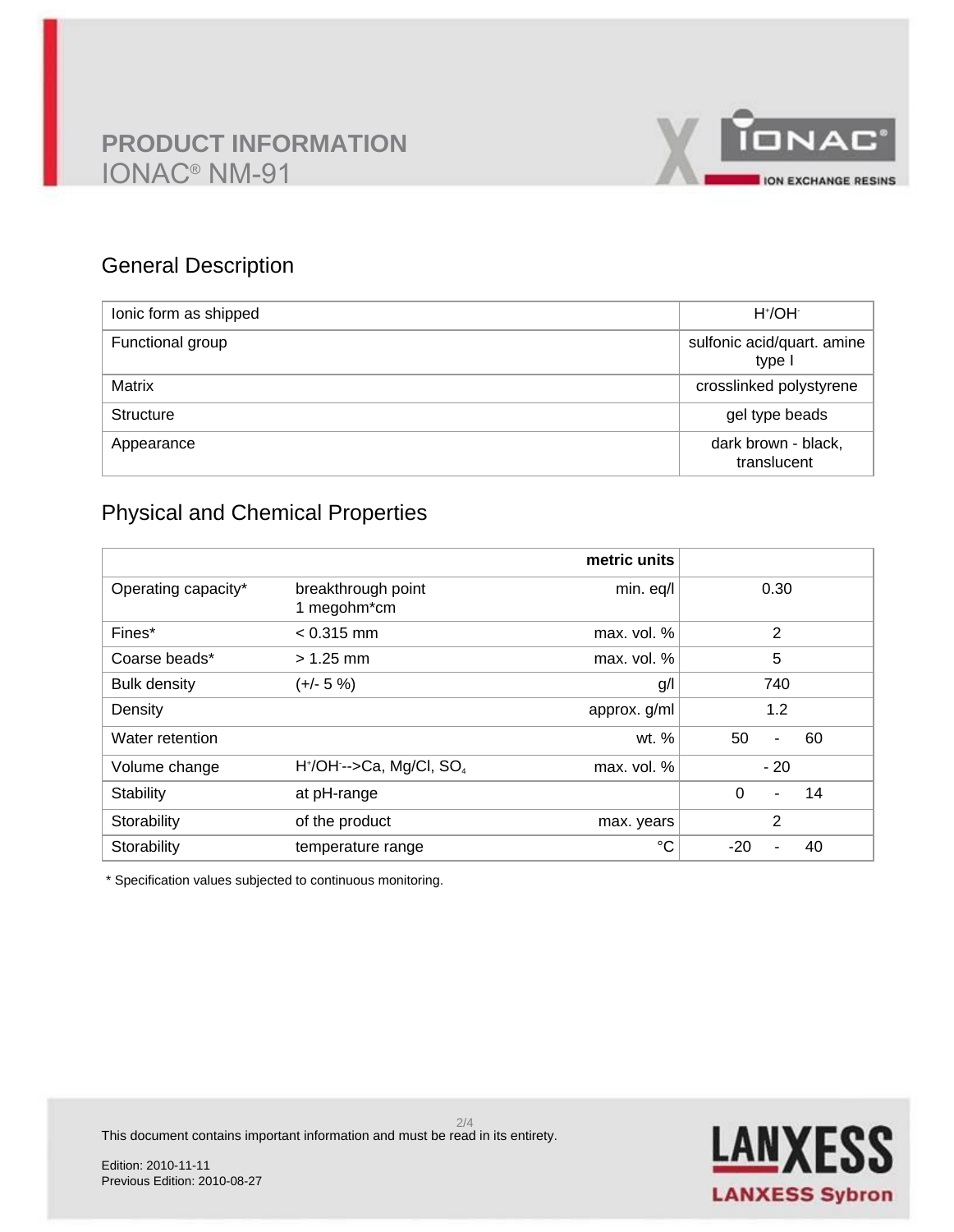

### Recommended Operating Conditions\*

|                        |           | metric units                 |                     |
|------------------------|-----------|------------------------------|---------------------|
| Operating temperature  |           | max. °C                      | 60                  |
| Operating pH-range     |           |                              | $\Omega$<br>14<br>۰ |
| Bed depth              |           | min. mm                      | 600                 |
| Specific pressure drop | (15 °C)   | approx. kPa*h/m <sup>2</sup> | 1.5                 |
| Pressure drop          |           | max. kPa                     | 200                 |
| Linear velocity        | operation | max. m/h                     | 60                  |

\* The recommended operating conditions refer to the use of the product under normal operating conditions. It is based on tests in pilot plants and data obtained from industrial applications. However, additional data are needed to calculate the resin volumes required for ion exchange units. These data are to be found in our Technical Information Sheets.